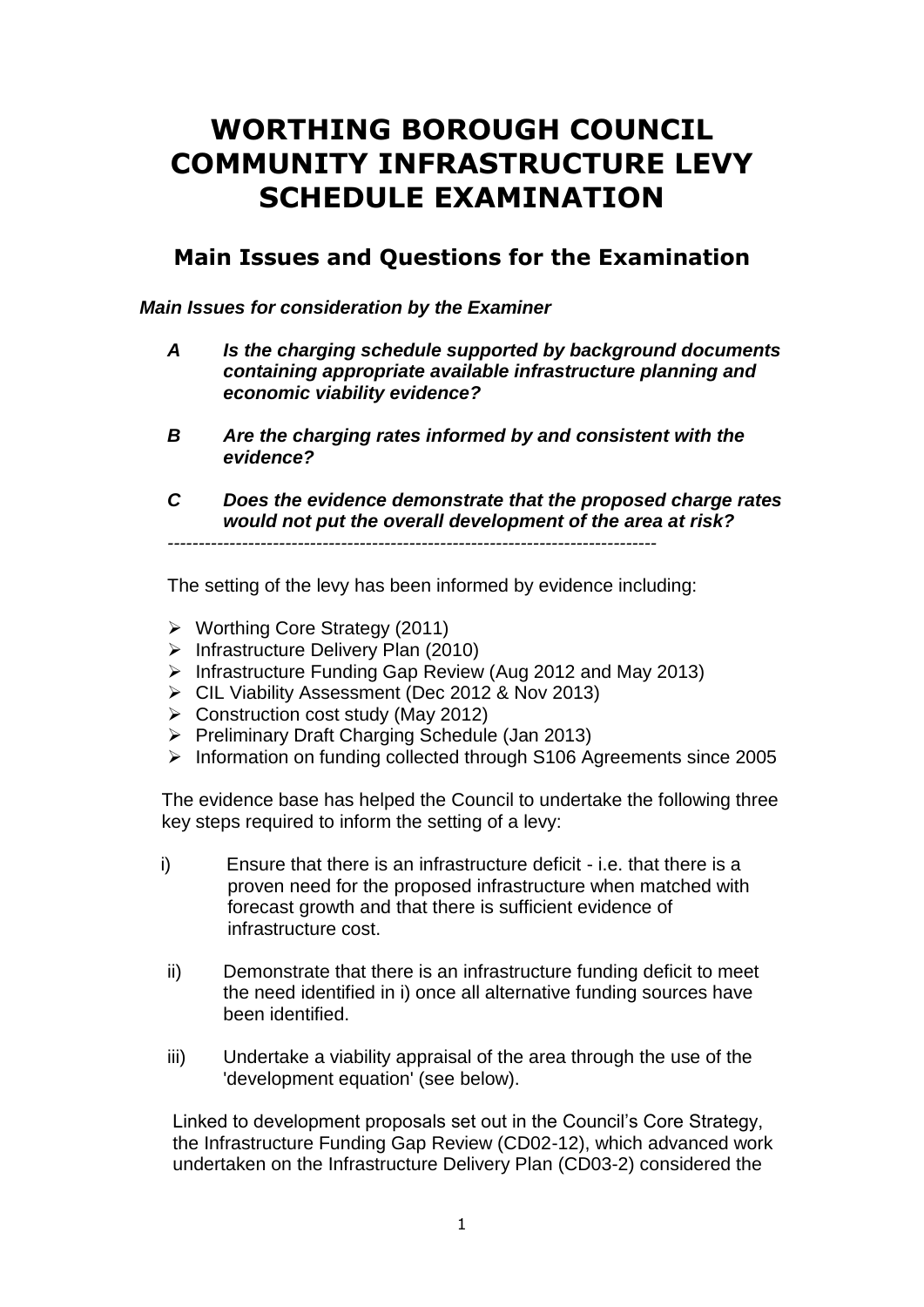infrastructure required to support growth in the Borough. It then considered all alternative funding sources. This work demonstrated a clear funding deficit that would justify the introduction of a Community Infrastructure Levy.

In order to set a levy rate the Council then commissioned consultants to provide a CIL viability study that met the requirements of guidance and legislation and struck a balance between funding infrastructure from CIL and the effects that this would have on development viability. The work undertook an economic viability assessment of potential housing and commercial developments in the Borough and set out the maximum and recommended rates of CIL in Worthing for each category of development. The typologies for the development appraisal reflected the types of development that were most likely to come forward in the borough.

The Viability Assessment (CD02-6 & 7) and associated documents helped to address the development equation. This calculates viability by subtracting development costs from development value. In summary, the development value is the sales value of the site once the proposed development is completed. The development cost includes the price of the land, construction, fees, profit and developer contributions (which will include affordable housing, any other S106 contributions and CIL).

The residential rates proposed are underpinned by significant viability evidence taking account of the 30% affordable housing policy in the Core Strategy. Other policy requirements are also taken into account such as residual S106 agreement costs, building costs and typical developer profit levels. Further sensitivity testing was also undertaken. This approach is consistent with the National Planning Policy Framework (NPPF) para 173. The evidence demonstrates that the proposed rates will not affect the ability to develop sites viably and the scale of development will not be threatened. i.e. the overall development of the area will not be put at risk if the proposed rates are charged.

In setting the CIL rates the Council has therefore had regard to its evidence of infrastructure needs. In line with guidance and legislation the Council has then balanced this with the evidence in the viability study taking into account the characteristics and varying sales values in different parts of the borough for residential property. The proposed CIL rates are clearly informed by the evidence gathered and are based on reasonable assumptions about development values and costs. It has also taken into account evidence of the viability for retail development and the lack of general viability of other types of commercial, industrial and community development.

As set out in the Statement of Consultation (CD02-5) the Council, in line with regulations, undertook comprehensive consultation on both the Preliminary Draft Charging Schedule and the Draft Charging Schedule. Further testing was undertaken and, where appropriate, changes were